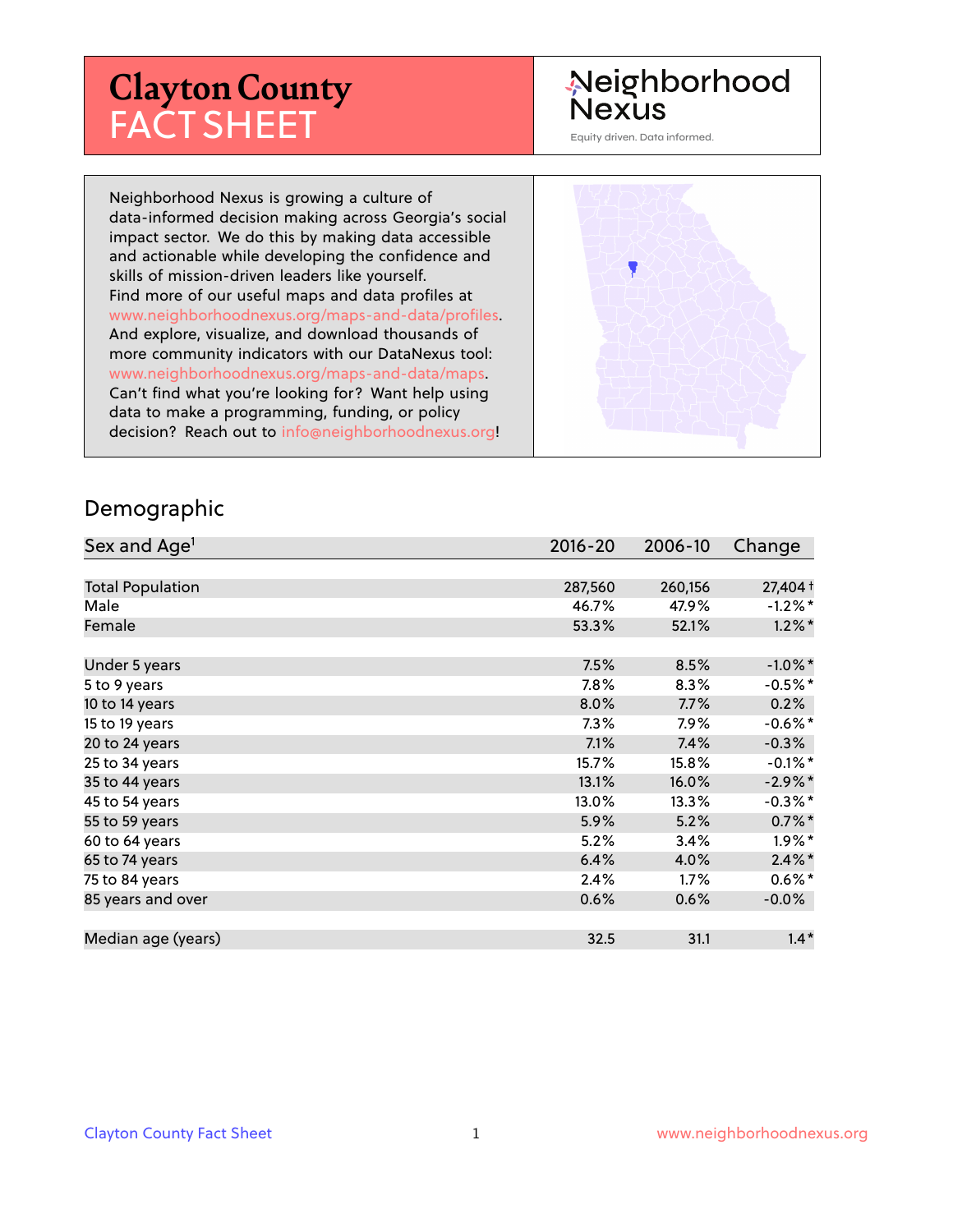# Demographic, continued...

| Race <sup>2</sup>                                            | $2016 - 20$ | 2006-10 | Change      |
|--------------------------------------------------------------|-------------|---------|-------------|
| <b>Total population</b>                                      | 287,560     | 260,156 | 27,404 +    |
| One race                                                     | 96.3%       | 97.8%   | $-1.5%$ *   |
| White                                                        | 15.1%       | 20.9%   | $-5.8\%$ *  |
| <b>Black or African American</b>                             | 69.8%       | 64.8%   | $5.1\%$ *   |
| American Indian and Alaska Native                            | 0.1%        | 0.2%    | $-0.1%$     |
| Asian                                                        | 5.1%        | 5.1%    | 0.0%        |
| Native Hawaiian and Other Pacific Islander                   | 0.1%        | 0.1%    | 0.0%        |
| Some other race                                              | 6.0%        | 6.8%    | $-0.8%$     |
| Two or more races                                            | 3.7%        | 2.2%    | $1.5\%$ *   |
| Race alone or in combination with other race(s) <sup>3</sup> | $2016 - 20$ | 2006-10 | Change      |
| Total population                                             | 287,560     | 260,156 | 27,404 +    |
| White                                                        | 17.8%       | 22.4%   | $-4.6\%$ *  |
| <b>Black or African American</b>                             | 72.5%       | 66.3%   | $6.1\%$ *   |
| American Indian and Alaska Native                            | 0.9%        | 0.9%    | $-0.0%$     |
| Asian                                                        | 5.6%        | 5.4%    | $0.3\%$ *   |
| Native Hawaiian and Other Pacific Islander                   | 0.2%        | 0.2%    | 0.0%        |
| Some other race                                              | 7.1%        | 7.1%    | 0.0%        |
| Hispanic or Latino and Race <sup>4</sup>                     | $2016 - 20$ | 2006-10 | Change      |
| Total population                                             | 287,560     | 260,156 | 27,404 +    |
| Hispanic or Latino (of any race)                             | 13.2%       | 12.8%   | $0.4%$ +    |
| Not Hispanic or Latino                                       | 86.8%       | 87.2%   | $-0.4%$ +   |
| White alone                                                  | 9.6%        | 15.8%   | $-6.2\%$ *  |
| Black or African American alone                              | 68.8%       | 64.0%   | 4.8%*       |
| American Indian and Alaska Native alone                      | 0.1%        | 0.1%    | $-0.0%$     |
| Asian alone                                                  | 5.1%        | 5.0%    | 0.1%        |
| Native Hawaiian and Other Pacific Islander alone             | 0.1%        | 0.1%    | $-0.0%$     |
| Some other race alone                                        | 0.6%        | 0.4%    | 0.2%        |
| Two or more races                                            | 2.6%        | 1.8%    | $0.8\%$ *   |
| U.S. Citizenship Status <sup>5</sup>                         | $2016 - 20$ | 2006-10 | Change      |
| Foreign-born population                                      | 37,274      | 37,999  | $-725$      |
| Naturalized U.S. citizen                                     | 48.0%       | 35.4%   | 12.6%*      |
| Not a U.S. citizen                                           | 52.0%       | 64.6%   | $-12.6\%$ * |
| Citizen, Voting Age Population <sup>6</sup>                  | $2016 - 20$ | 2006-10 | Change      |
|                                                              |             |         |             |
| Citizen, 18 and over population                              | 189,559     | 161,537 | 28,022*     |
| Male                                                         | 44.7%       | 45.3%   | $-0.5%$     |
| Female                                                       | 55.3%       | 54.7%   | $0.5%$ *    |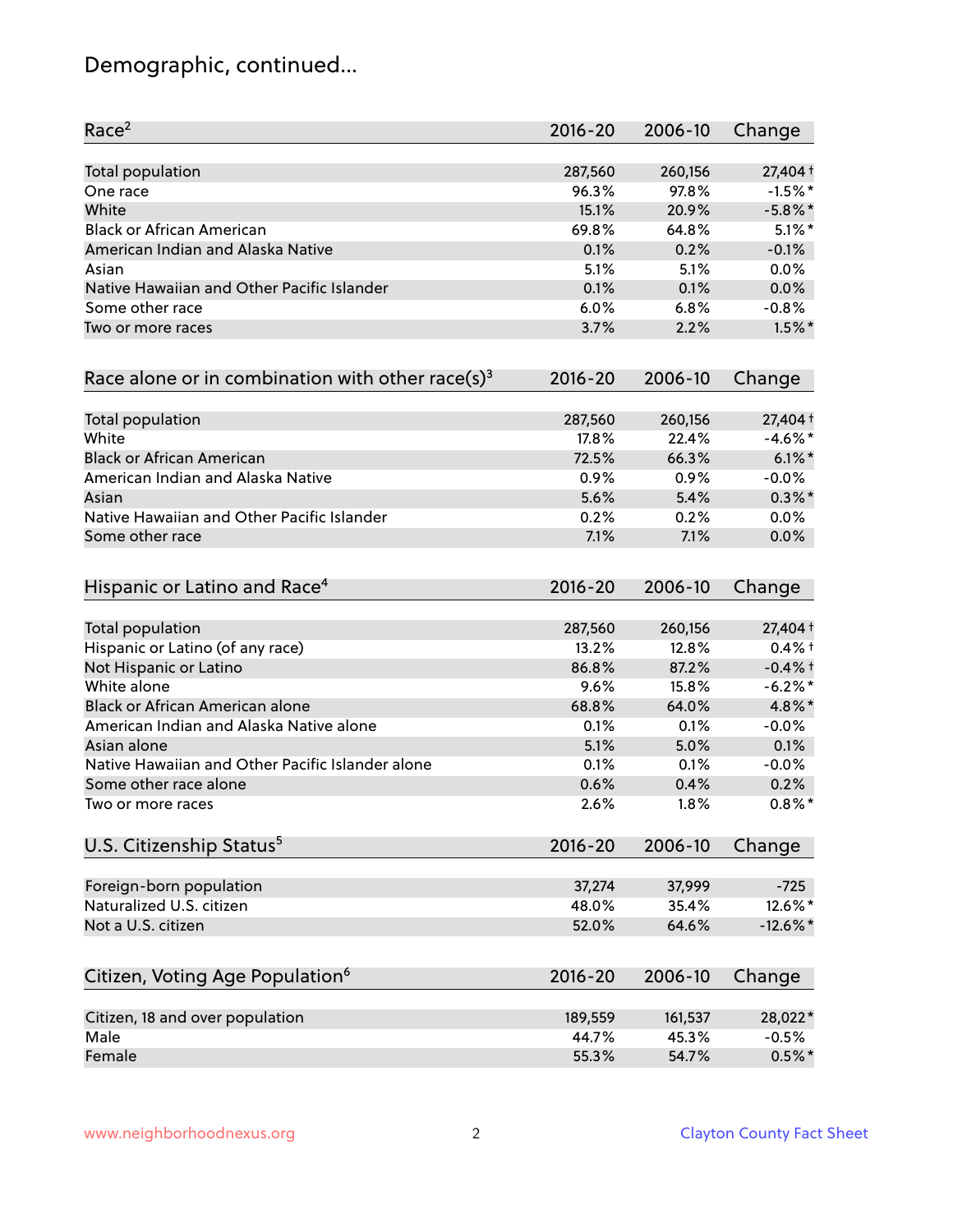#### Economic

| Income <sup>7</sup>                                 | $2016 - 20$ | 2006-10 | Change     |
|-----------------------------------------------------|-------------|---------|------------|
|                                                     |             |         |            |
| All households                                      | 96,826      | 86,546  | 10,280*    |
| Less than \$10,000                                  | $6.7\%$     | 6.9%    | $-0.1%$    |
| \$10,000 to \$14,999                                | 3.7%        | 5.4%    | $-1.6\%$ * |
| \$15,000 to \$24,999                                | 11.6%       | 12.2%   | $-0.6%$    |
| \$25,000 to \$34,999                                | 11.7%       | 14.2%   | $-2.4\%$ * |
| \$35,000 to \$49,999                                | 16.9%       | 19.2%   | $-2.3\%$ * |
| \$50,000 to \$74,999                                | 20.8%       | 20.8%   | $-0.0\%$   |
| \$75,000 to \$99,999                                | 12.4%       | 10.8%   | $1.6\%$ *  |
| \$100,000 to \$149,999                              | 11.5%       | 8.2%    | $3.3\%$ *  |
| \$150,000 to \$199,999                              | 3.1%        | 1.4%    | $1.7\%$ *  |
| \$200,000 or more                                   | 1.6%        | 0.9%    | $0.7\%$ *  |
| Median household income (dollars)                   | 49,460      | 43,311  | $6,149*$   |
| Mean household income (dollars)                     | 61,523      | 52,802  | 8,721*     |
| With earnings                                       | 83.0%       | 88.1%   | $-5.2%$ *  |
| Mean earnings (dollars)                             | 60,208      | 51,559  | 8,650*     |
| <b>With Social Security</b>                         | 24.0%       | 17.2%   | $6.8\%$ *  |
| Mean Social Security income (dollars)               | 17,742      | 13,518  | $4,224*$   |
| With retirement income                              | 19.2%       | 13.8%   | $5.4\%$ *  |
| Mean retirement income (dollars)                    | 23,619      | 18,051  | 5,568*     |
| With Supplemental Security Income                   | 7.1%        | 3.9%    | $3.2\%$ *  |
| Mean Supplemental Security Income (dollars)         | 10,304      | 7,765   | 2,538*     |
| With cash public assistance income                  | 2.1%        | 2.0%    | 0.1%       |
| Mean cash public assistance income (dollars)        | 2,399       | 3,719   | $-1,319*$  |
| With Food Stamp/SNAP benefits in the past 12 months | 20.0%       | 13.0%   | $7.0\%$ *  |
|                                                     |             |         |            |
| Families                                            | 64,979      | 57,635  | 7,344*     |
| Less than \$10,000                                  | 5.2%        | 5.5%    | $-0.3%$    |
| \$10,000 to \$14,999                                | 2.7%        | 4.3%    | $-1.6\%$ * |
| \$15,000 to \$24,999                                | 10.6%       | 10.9%   | $-0.3%$    |
| \$25,000 to \$34,999                                | 10.7%       | 12.7%   | $-2.0\%$ * |
| \$35,000 to \$49,999                                | 16.6%       | 18.6%   | $-2.0\%$ * |
| \$50,000 to \$74,999                                | 20.4%       | 21.1%   | $-0.7%$    |
| \$75,000 to \$99,999                                | 14.0%       | 13.5%   | 0.5%       |
| \$100,000 to \$149,999                              | 13.8%       | 10.6%   | $3.2\%$ *  |
| \$150,000 to \$199,999                              | 3.9%        | 1.8%    | $2.1\%$ *  |
| \$200,000 or more                                   | 2.1%        | 1.0%    | $1.1\%$ *  |
| Median family income (dollars)                      | 54,214      | 48,064  | $6,150*$   |
| Mean family income (dollars)                        | 68,200      | 57,742  | 10,458*    |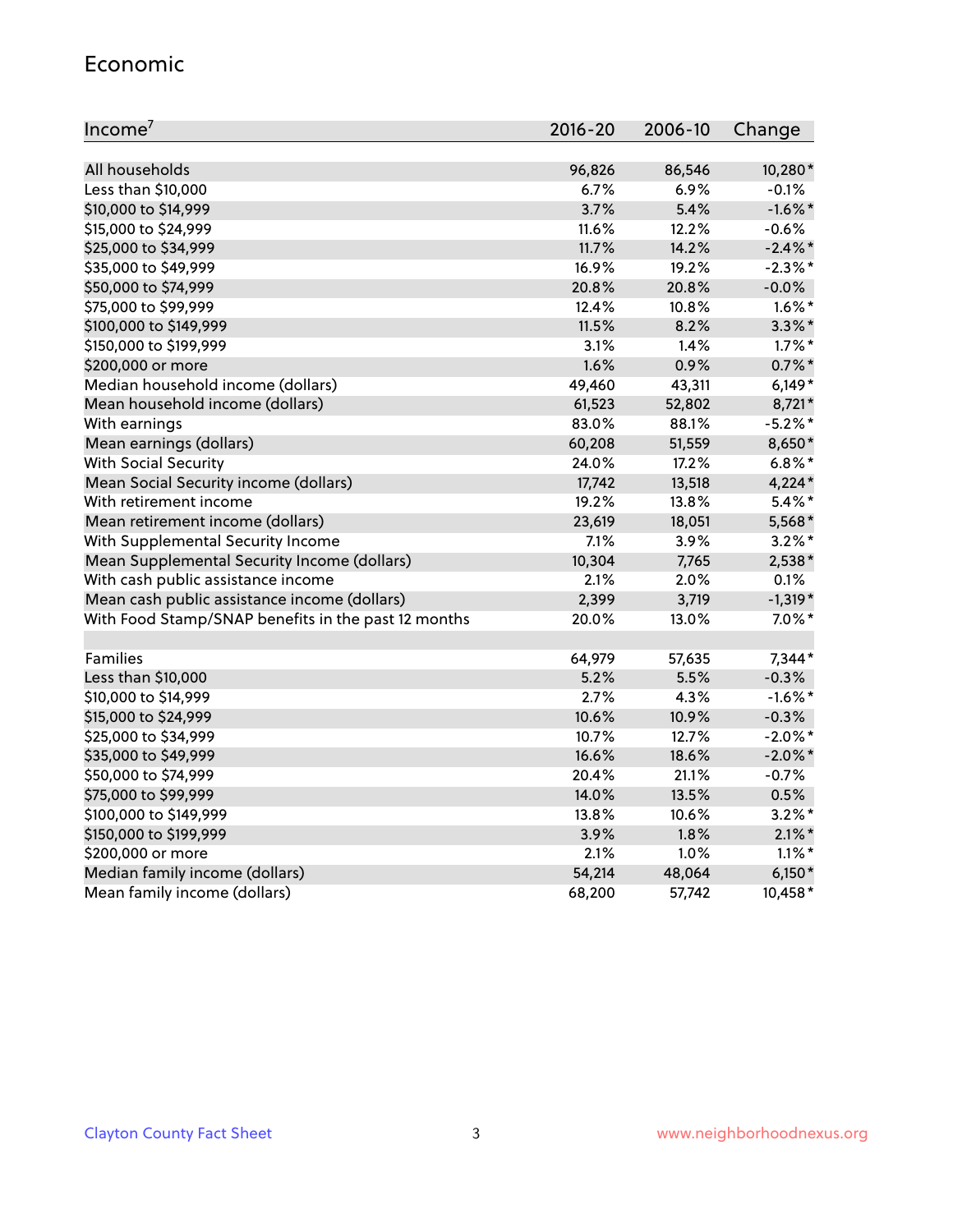#### Economic, continued...

| Income, continued <sup>8</sup>                                        | $2016 - 20$ | 2006-10 | Change                  |
|-----------------------------------------------------------------------|-------------|---------|-------------------------|
|                                                                       |             |         |                         |
| Nonfamily households                                                  | 31,847      | 28,911  | 2,936*                  |
| Median nonfamily income (dollars)                                     | 34,333      | 33,220  | 1,113                   |
| Mean nonfamily income (dollars)                                       | 42,092      | 39,674  | 2,418                   |
| Median earnings for workers (dollars)                                 | 29,417      | 26,662  | $2,755*$                |
| Median earnings for male full-time, year-round workers                | 39,822      | 36,177  | 3,645*                  |
| (dollars)                                                             |             |         |                         |
| Median earnings for female full-time, year-round workers<br>(dollars) | 34,240      | 32,460  | 1,780*                  |
| Per capita income (dollars)                                           | 21,804      | 18,958  | 2,846*                  |
|                                                                       |             |         |                         |
| Families and People Below Poverty Level <sup>9</sup>                  | $2016 - 20$ | 2006-10 | Change                  |
|                                                                       |             |         |                         |
| <b>All families</b>                                                   | 13.7%       | 13.6%   | 0.1%                    |
| With related children under 18 years                                  | 20.0%       | 19.1%   | 0.9%                    |
| With related children under 5 years only                              | 24.6%       | 17.6%   | $7.0\%$ *               |
| Married couple families                                               | 6.1%        | 7.1%    | $-1.0%$                 |
| With related children under 18 years                                  | 7.4%        | 10.5%   | $-3.1\%$ *              |
| With related children under 5 years only                              | 8.1%        | 10.9%   | $-2.9%$                 |
| Families with female householder, no husband present                  | 23.5%       | 24.2%   | $-0.7%$                 |
| With related children under 18 years                                  | 31.3%       | 29.0%   | 2.2%                    |
| With related children under 5 years only                              | 36.8%       | 28.2%   | 8.7%                    |
| All people                                                            | 16.6%       | 16.7%   | $-0.1%$                 |
| Under 18 years                                                        | 24.4%       | 24.5%   | $-0.1%$                 |
| Related children under 18 years                                       | 24.2%       | 24.2%   | 0.1%                    |
| Related children under 5 years                                        | 25.7%       | 28.7%   | $-2.9%$                 |
| Related children 5 to 17 years                                        | 23.7%       | 22.3%   | 1.4%                    |
| 18 years and over                                                     | 13.6%       | 13.4%   | 0.1%                    |
| 18 to 64 years                                                        | 13.9%       | 13.9%   | $-0.0%$                 |
| 65 years and over                                                     | 11.7%       | 8.8%    | $2.9\%$ *               |
|                                                                       |             |         |                         |
| People in families                                                    | 15.3%       | 15.5%   | $-0.2%$                 |
| Unrelated individuals 15 years and over                               | 23.2%       | 22.7%   | 0.5%                    |
| Non-Hispanic white people                                             | 18.4%       | 9.3%    | $9.1\%$ *               |
|                                                                       | 17.2%       | 15.2%   |                         |
| Black or African-American people                                      | 6.4%        | 13.2%   | $2.0\%$ *<br>$-6.8\%$ * |
| Asian people                                                          |             | 34.6%   |                         |
| Hispanic or Latino people                                             | 16.6%       |         | $-18.0\%$ *             |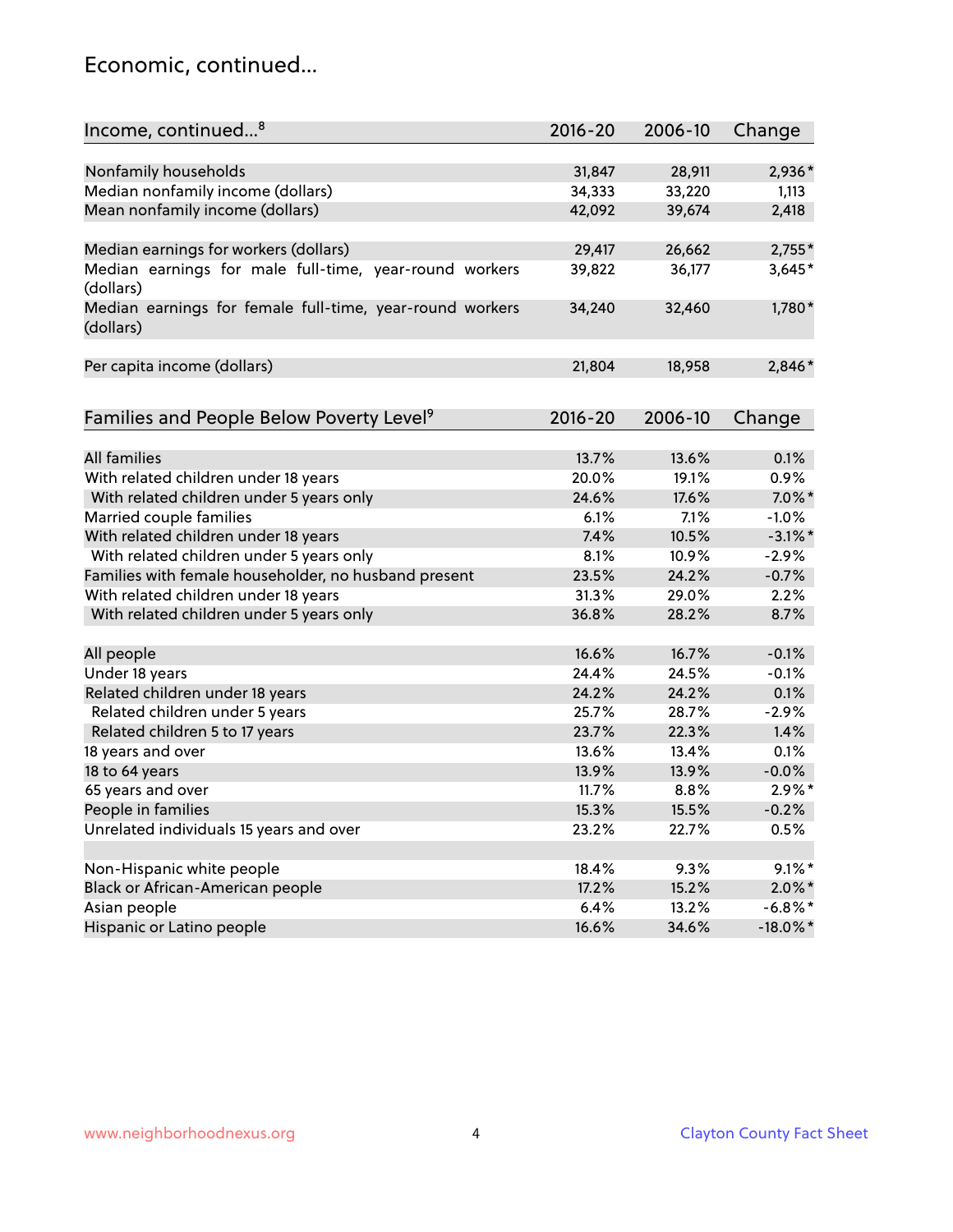# Employment

| Employment Status <sup>10</sup>                                                               | 2010        | 2020    | Change     |
|-----------------------------------------------------------------------------------------------|-------------|---------|------------|
| In Labor Force                                                                                | 139,790     | 125,156 | 125,156    |
| <b>Unemployment Rate</b>                                                                      | 10.3%       | 13.5%   | $-3.2%$    |
| Industry <sup>11</sup>                                                                        | 2016-20     | 2006-10 | Change     |
| Civilian employed population 16 years and over                                                | 132,229     | 118,323 | 13,906*    |
| Agriculture, forestry, fishing and hunting, and mining                                        | 0.3%        | 0.3%    | 0.0%       |
| Construction                                                                                  | 6.6%        | 8.6%    | $-2.0\%$ * |
| Manufacturing                                                                                 | 7.1%        | 7.6%    | $-0.5%$    |
| Wholesale trade                                                                               | 3.1%        | 3.3%    | $-0.2%$    |
| Retail trade                                                                                  | 12.3%       | 11.3%   | 1.0%       |
| Transportation and warehousing, and utilities                                                 | 13.8%       | 13.6%   | 0.1%       |
| Information                                                                                   | 1.7%        | 2.2%    | $-0.5%$ *  |
| Finance and insurance, and real estate and rental and leasing                                 | 4.6%        | 6.4%    | $-1.8\%$ * |
| Professional, scientific, and management, and administrative<br>and waste management services | 9.8%        | 9.6%    | 0.2%       |
| Educational services, and health care and social assistance                                   | 20.3%       | 16.6%   | $3.7\%$ *  |
| Arts, entertainment, and recreation, and accommodation and<br>food services                   | 10.5%       | 9.0%    | $1.4\%$ *  |
| Other services, except public administration                                                  | 5.0%        | 4.8%    | 0.2%       |
| Public administration                                                                         | 5.0%        | 6.7%    | $-1.7%$ *  |
| Occupation <sup>12</sup>                                                                      | $2016 - 20$ | 2006-10 | Change     |
| Civilian employed population 16 years and over                                                | 132,229     | 118,323 | 13,906*    |
| Management, business, science, and arts occupations                                           | 24.8%       | 23.0%   | $1.8\%$ *  |
| Service occupations                                                                           | 20.1%       | 18.6%   | $1.5\%$ *  |
| Sales and office occupations                                                                  | 23.8%       | 28.1%   | $-4.3\%$ * |
| Natural<br>resources,<br>construction,<br>and<br>maintenance                                  | 8.7%        | 11.5%   | $-2.8\%$ * |
| occupations                                                                                   |             |         |            |
| Production, transportation, and material moving occupations                                   | 22.6%       | 18.8%   | $3.8\%$ *  |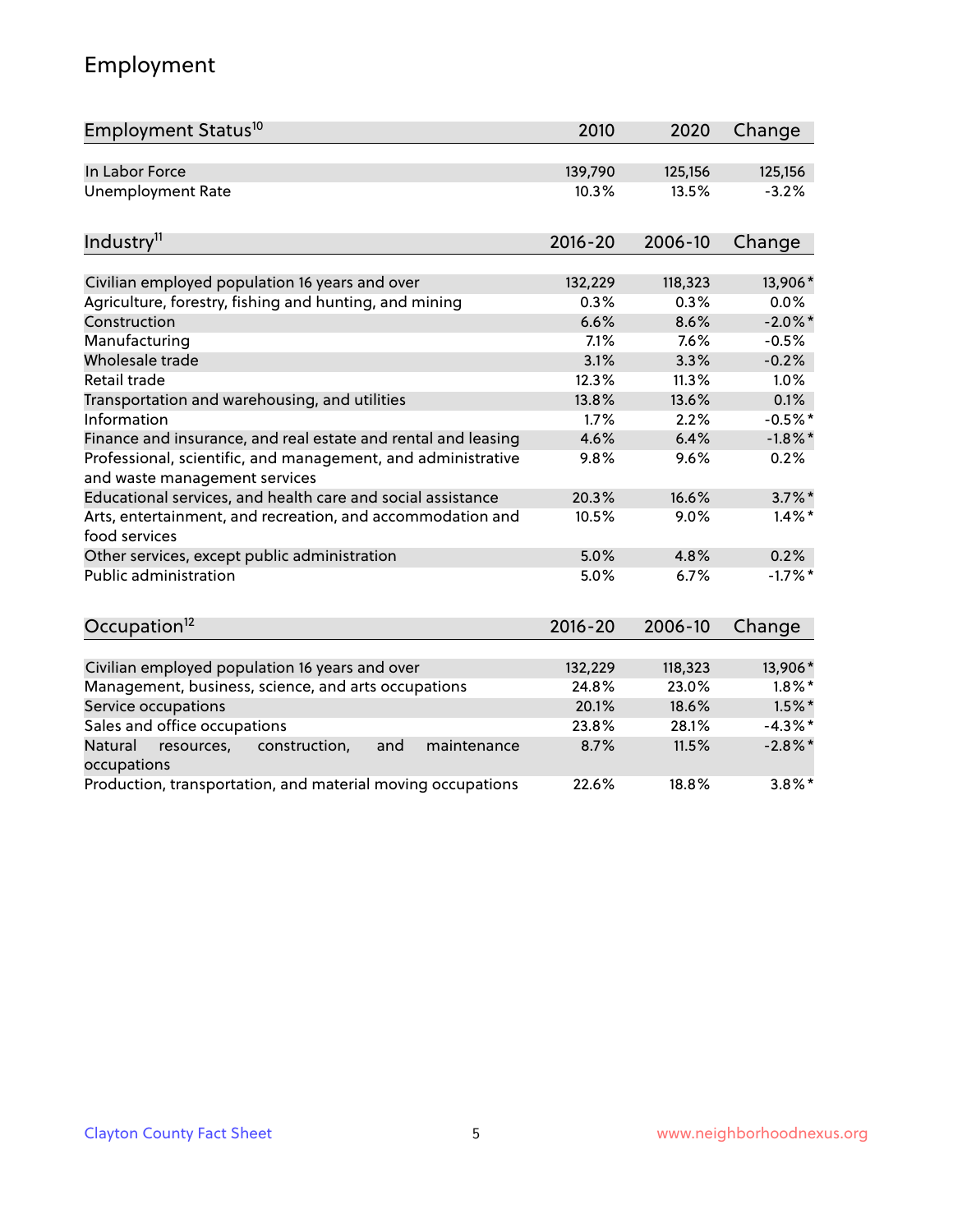# Employment, continued...

| Class of Worker <sup>13</sup>                          | $2016 - 20$      | 2006-10          | Change     |
|--------------------------------------------------------|------------------|------------------|------------|
| Civilian employed population 16 years and over         | 132,229          | 118,323          | 13,906*    |
| Private wage and salary workers                        | 81.6%            | 79.4%            | $2.2\%$ *  |
| Government workers                                     | 14.0%            | 16.4%            | $-2.4\%$ * |
| Self-employed in own not incorporated business workers | 4.2%             | 4.1%             | 0.1%       |
| <b>Unpaid family workers</b>                           | 0.2%             | 0.1%             | 0.1%       |
| Job Flows <sup>14</sup>                                | 2019             | 2010             | Change     |
|                                                        |                  |                  |            |
| Total Jobs in county                                   | 135,255<br>20.0% | 131,556<br>19.1% | 3,699      |
| Held by residents of county                            |                  |                  | 0.9%       |
| Held by non-residents of county                        | 80.0%            | 80.9%            | $-0.9%$    |
| Jobs by Industry Sector <sup>15</sup>                  | 2019             | 2010             | Change     |
| Total Jobs in county                                   | 135,255          | 131,556          | 3,699      |
| <b>Goods Producing sectors</b>                         | 6.8%             | 5.8%             | 1.0%       |
| Trade, Transportation, and Utilities sectors           | 52.6%            | 54.4%            | $-1.8%$    |
| All Other Services sectors                             | 40.6%            | 39.7%            | 0.8%       |
|                                                        |                  |                  |            |
| Total Jobs in county held by county residents          | 27,027           | 25,115           | 1,912      |
| <b>Goods Producing sectors</b>                         | 8.0%             | 7.2%             | 0.8%       |
| Trade, Transportation, and Utilities sectors           | 37.8%            | 34.7%            | 3.1%       |
| All Other Services sectors                             | 54.3%            | 58.1%            | $-3.8%$    |
| Jobs by Earnings <sup>16</sup>                         | 2019             | 2010             | Change     |
| Total Jobs in county                                   | 135,255          | 131,556          | 3,699      |
| Jobs with earnings \$1250/month or less                | 20.2%            | 19.6%            | 0.6%       |
| Jobs with earnings \$1251/month to \$3333/month        | 30.8%            | 38.6%            | $-7.9%$    |
|                                                        | 49.1%            |                  | 7.3%       |
| Jobs with earnings greater than \$3333/month           |                  | 41.8%            |            |
| Total Jobs in county held by county residents          | 27,027           | 25,115           | 1,912      |
| Jobs with earnings \$1250/month or less                | 25.3%            | 26.2%            | $-1.0%$    |
| Jobs with earnings \$1251/month to \$3333/month        | 42.8%            | 49.4%            | $-6.5%$    |
| Jobs with earnings greater than \$3333/month           | 31.9%            | 24.4%            | 7.5%       |
| Jobs by Age of Worker <sup>17</sup>                    | 2019             | 2010             | Change     |
|                                                        |                  |                  |            |
| Total Jobs in county                                   | 135,255          | 131,556          | 3,699      |
| Jobs with workers age 29 or younger                    | 19.6%            | 18.6%            | 1.0%       |
| Jobs with workers age 30 to 54                         | 55.9%            | 65.3%            | $-9.4%$    |
| Jobs with workers age 55 or older                      | 24.6%            | 16.2%            | 8.4%       |
| Total Jobs in county held by county residents          |                  |                  |            |
|                                                        | 27,027           | 25,115           | 1,912      |
| Jobs with workers age 29 or younger                    | 22.4%            | 21.9%            | 0.5%       |
| Jobs with workers age 30 to 54                         | 53.9%            | 60.5%            | $-6.6%$    |
| Jobs with workers age 55 or older                      | 23.6%            | 17.5%            | 6.1%       |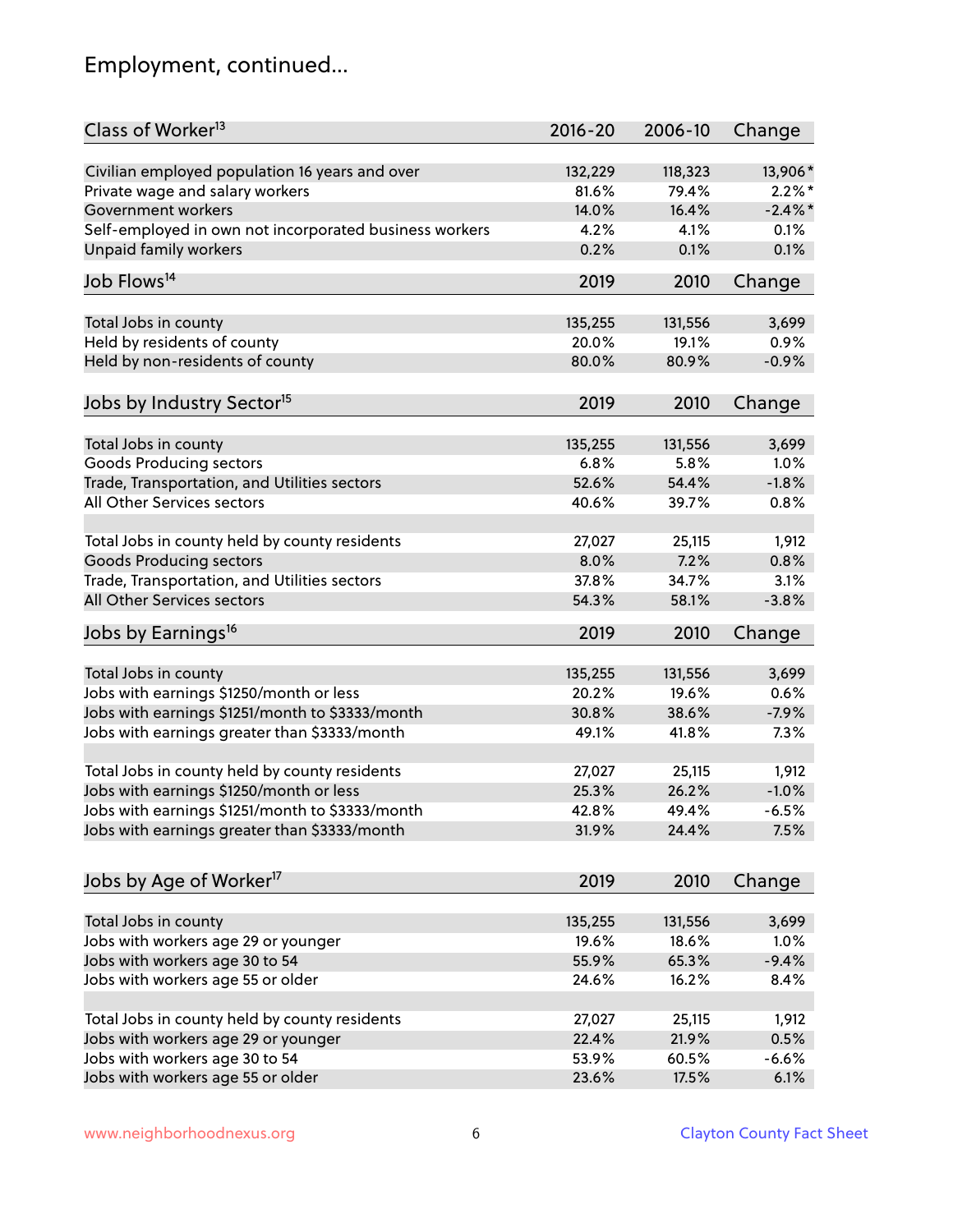#### Education

| Early Learning <sup>18</sup>                        |                |                | 2022            |
|-----------------------------------------------------|----------------|----------------|-----------------|
| Licensed Capacity of Early Learning Centers         |                |                | 11,068          |
| Licenced capacity per 1,000 children ages 0-4       |                |                | 522.3           |
| School Enrollment <sup>19</sup>                     | 2022           | 2010           | Change          |
|                                                     |                |                |                 |
| Enrolled in Public School                           | 52,335         | 50,204         | 2,131           |
| White                                               | 1.6%           | 3.9%           | $-2.4%$         |
| <b>Black or African-American</b>                    | 68.8%          | 71.4%          | $-2.6%$         |
| Asian                                               | 3.2%           | 4.6%           | $-1.5%$         |
| Native American<br>Pacific Islander                 | 0.3%<br>0.1%   | 0.2%<br>0.1%   | 0.0%            |
| <b>Biracial or Multi-Racial</b>                     | 2.9%           | 3.0%           | 0.1%<br>$-0.1%$ |
|                                                     |                |                |                 |
| Hispanic or Latino                                  | 23.3%          | 16.7%          | 6.6%            |
| Georgia Milestones: 3rd Grade Reading <sup>20</sup> |                |                | 2019            |
|                                                     |                |                |                 |
| Number of Students Tested                           |                |                | 4,193           |
| Proficient or Distinguished                         |                |                | 27.0%           |
| Georgia Milestones: 8th Grade Math <sup>21</sup>    |                |                | 2019            |
| Number of Students Tested                           |                |                | 4,121           |
| Proficient or Distinguished                         |                |                | 23.5%           |
|                                                     |                |                |                 |
| Graduation Rates <sup>22</sup>                      | 2021           | 2012           | Change          |
| Cohort                                              |                |                | $-253$          |
| <b>High School Graduation Rate</b>                  | 3,763<br>76.0% | 4,016<br>53.6% | 22.4%           |
|                                                     |                |                |                 |
| Educational Attainment <sup>23</sup>                | $2016 - 20$    | 2006-10        | Change          |
|                                                     |                |                |                 |
| Population 25 years and over                        | 179,050        | 156,190        | 22,860*         |
| Less than 9th grade                                 | 6.4%           | 6.7%           | $-0.3%$         |
| 9th to 12th grade, no diploma                       | 8.7%           | 10.7%          | $-2.0\%$ *      |
| High school graduate (includes equivalency)         | 33.4%          | 33.1%          | 0.4%            |
| Some college, no degree                             | 23.1%          | 24.9%          | $-1.8\%$ *      |
| Associate's degree                                  | 9.2%           | 6.7%           | $2.5%$ *        |
| Bachelor's degree                                   | 12.6%          | 12.7%          | $-0.1%$         |
| Graduate or professional degree                     | 6.5%           | 5.2%           | $1.4\%$ *       |
| Percent high school graduate or higher              | 84.9%          | 82.6%          | $2.3\%*$        |
| Percent bachelor's degree or higher                 | 19.1%          | 17.9%          | $1.3\%$ *       |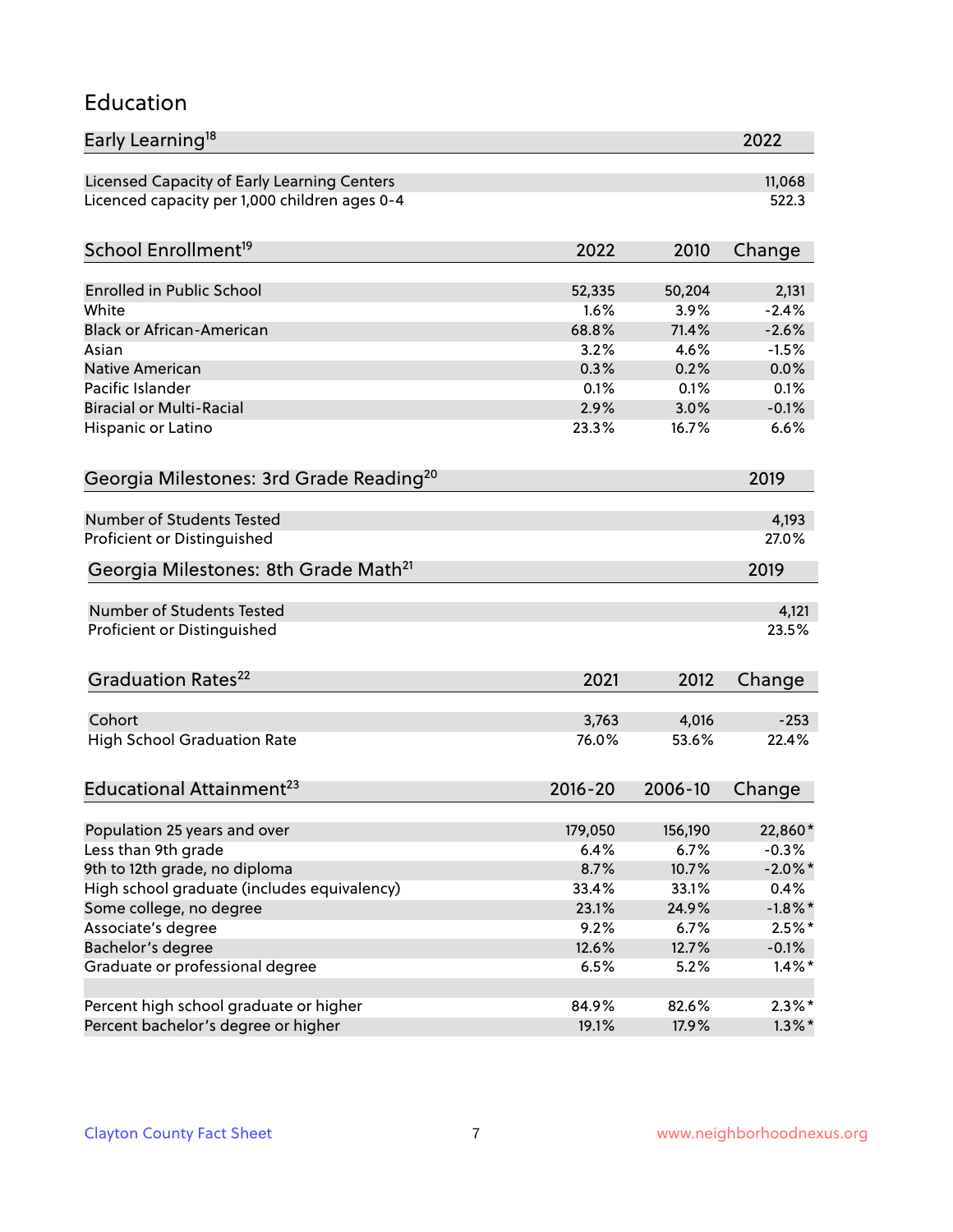#### Housing

| Households by Type <sup>24</sup>                     | 2016-20     | 2006-10 | Change     |
|------------------------------------------------------|-------------|---------|------------|
|                                                      |             |         |            |
| <b>Total households</b>                              | 96,826      | 86,546  | 10,280*    |
| Family households (families)                         | 67.1%       | 66.6%   | 0.5%       |
| With own children under 18 years                     | 29.4%       | 35.7%   | $-6.3\%$ * |
| Married-couple family                                | 33.4%       | 38.2%   | $-4.8\%$ * |
| With own children of the householder under 18 years  | 13.2%       | 18.5%   | $-5.3\%$ * |
| Male householder, no wife present, family            | 7.1%        | 5.4%    | $1.7\%$ *  |
| With own children of the householder under 18 years  | 2.7%        | 2.4%    | 0.3%       |
| Female householder, no husband present, family       | 26.6%       | 23.0%   | $3.6\%$ *  |
| With own children of the householder under 18 years  | 13.6%       | 14.8%   | $-1.2%$    |
| Nonfamily households                                 | 32.9%       | 33.4%   | $-0.5%$    |
| Householder living alone                             | 27.7%       | 28.2%   | $-0.5%$    |
| 65 years and over                                    | 6.8%        | 4.2%    | $2.5%$ *   |
|                                                      |             |         |            |
| Households with one or more people under 18 years    | 35.8%       | 41.8%   | $-5.9\%$ * |
| Households with one or more people 65 years and over | 20.7%       | 13.5%   | $7.3\%$ *  |
|                                                      |             |         |            |
| Average household size                               | 2.91        | 2.94    | $-0.03$    |
| Average family size                                  | 3.58        | 3.64    | $-0.05$    |
| Housing Occupancy <sup>25</sup>                      | $2016 - 20$ | 2006-10 | Change     |
|                                                      |             |         |            |
| Total housing units                                  | 105,992     | 104,199 | $1,793*$   |
| Occupied housing units                               | 91.4%       | 83.1%   | $8.3\%$ *  |
| Vacant housing units                                 | 8.6%        | 16.9%   | $-8.3\%$ * |
| Homeowner vacancy rate                               | 1.8         | 6.0     | $-4.2*$    |
| Rental vacancy rate                                  | 9.3         | 17.2    | $-8.0*$    |
|                                                      |             |         |            |
| Units in Structure <sup>26</sup>                     | $2016 - 20$ | 2006-10 | Change     |
| Total housing units                                  | 105,992     | 104,199 | $1,793*$   |
| 1-unit, detached                                     | 63.9%       | 63.3%   | 0.7%       |
| 1-unit, attached                                     | 4.5%        | 4.1%    | 0.4%       |
| 2 units                                              | 1.4%        | 1.3%    | 0.1%       |
| 3 or 4 units                                         | 4.2%        | 4.2%    | $-0.1%$    |
| 5 to 9 units                                         | 11.1%       | 11.2%   | $-0.0%$    |
| 10 to 19 units                                       | 7.2%        | 8.0%    | $-0.8%$    |
| 20 or more units                                     | 4.8%        | 4.7%    | 0.1%       |
| Mobile home                                          | 2.8%        | 3.2%    | $-0.4%$    |
| Boat, RV, van, etc.                                  | 0.1%        | 0.0%    | $0.0\%$ *  |
|                                                      |             |         |            |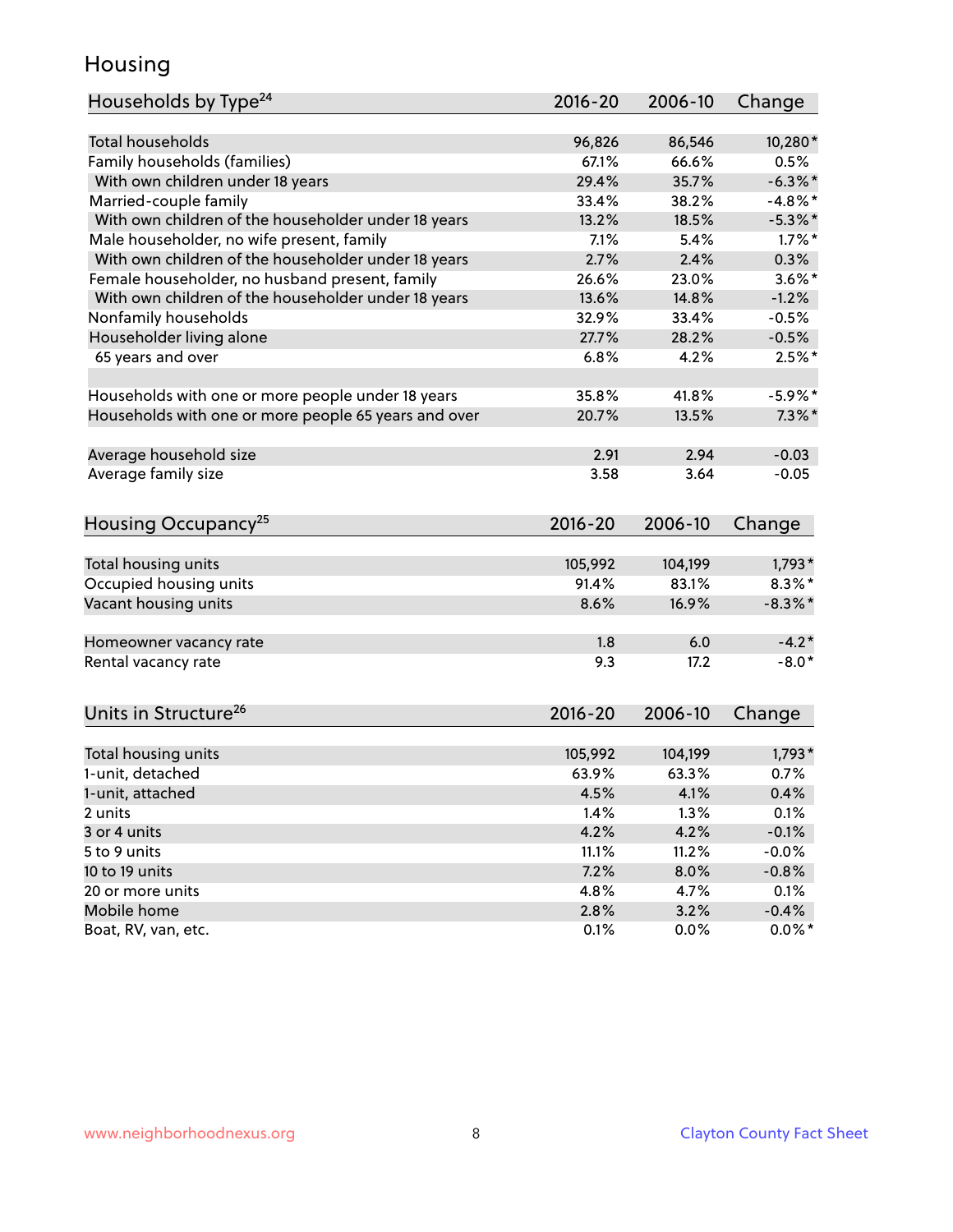# Housing, Continued...

| Year Structure Built <sup>27</sup>             | 2016-20     | 2006-10 | Change      |
|------------------------------------------------|-------------|---------|-------------|
| Total housing units                            | 105,992     | 104,199 | $1,793*$    |
| Built 2014 or later                            | 2.1%        | (X)     | (X)         |
| Built 2010 to 2013                             | 1.2%        | (X)     | (X)         |
| Built 2000 to 2009                             | 21.9%       | 22.2%   | $-0.3%$     |
| Built 1990 to 1999                             | 18.1%       | 16.8%   | $1.3\%$ *   |
| Built 1980 to 1989                             | 19.0%       | 19.4%   | $-0.3%$     |
| Built 1970 to 1979                             | 20.3%       | 21.2%   | $-0.9%$     |
| Built 1960 to 1969                             | 11.2%       | 13.6%   | $-2.4\%$ *  |
| Built 1950 to 1959                             | 4.5%        | 4.9%    | $-0.4%$     |
| Built 1940 to 1949                             | 1.1%        | 1.2%    | $-0.1%$     |
| Built 1939 or earlier                          | 0.7%        | 0.8%    | $-0.1%$     |
| Housing Tenure <sup>28</sup>                   | $2016 - 20$ | 2006-10 | Change      |
| Occupied housing units                         | 96,826      | 86,546  | 10,280*     |
| Owner-occupied                                 | 50.3%       | 59.0%   | $-8.8\%$ *  |
| Renter-occupied                                | 49.7%       | 41.0%   | $8.8\%$ *   |
| Average household size of owner-occupied unit  | 2.94        | 3.03    | $-0.09*$    |
| Average household size of renter-occupied unit | 2.89        | 2.83    | 0.06        |
| Residence 1 Year Ago <sup>29</sup>             | 2016-20     | 2006-10 | Change      |
| Population 1 year and over                     | 283,251     | 256,231 | 27,020*     |
| Same house                                     | 83.6%       | 78.8%   | 4.8%*       |
| Different house in the U.S.                    | 16.0%       | 20.7%   | $-4.7\%$ *  |
| Same county                                    | 7.1%        | 10.2%   | $-3.1\%$ *  |
| Different county                               | 8.9%        | 10.5%   | $-1.6\%$ *  |
| Same state                                     | 6.6%        | 7.0%    | $-0.4%$     |
| Different state                                | 2.2%        | 3.5%    | $-1.2\%$ *  |
| Abroad                                         | 0.4%        | 0.5%    | $-0.1%$     |
| Value of Housing Unit <sup>30</sup>            | $2016 - 20$ | 2006-10 | Change      |
| Owner-occupied units                           | 48,667      | 51,088  | $-2,421*$   |
| Less than \$50,000                             | 8.3%        | 5.8%    | $2.5\%$ *   |
| \$50,000 to \$99,999                           | 29.7%       | 18.9%   | 10.8%*      |
| \$100,000 to \$149,999                         | 27.9%       | 44.8%   | $-16.9\%$ * |
| \$150,000 to \$199,999                         | 18.3%       | 20.7%   | $-2.4\%$ *  |
| \$200,000 to \$299,999                         | 11.1%       | 8.0%    | $3.2\%$ *   |
| \$300,000 to \$499,999                         | 3.0%        | 1.2%    | $1.9\%$ *   |
| \$500,000 to \$999,999                         | 1.0%        | 0.4%    | $0.7\%$ *   |
| \$1,000,000 or more                            | 0.6%        | 0.3%    | $0.3\% *$   |
| Median (dollars)                               | 122,100     | 127,800 | $-5,700*$   |
| Mortgage Status <sup>31</sup>                  | 2016-20     | 2006-10 | Change      |
| Owner-occupied units                           | 48,667      | 51,088  | $-2,421*$   |
| Housing units with a mortgage                  | 69.5%       | 83.6%   | $-14.1\%$ * |
| Housing units without a mortgage               | 30.5%       | 16.4%   | 14.1%*      |
|                                                |             |         |             |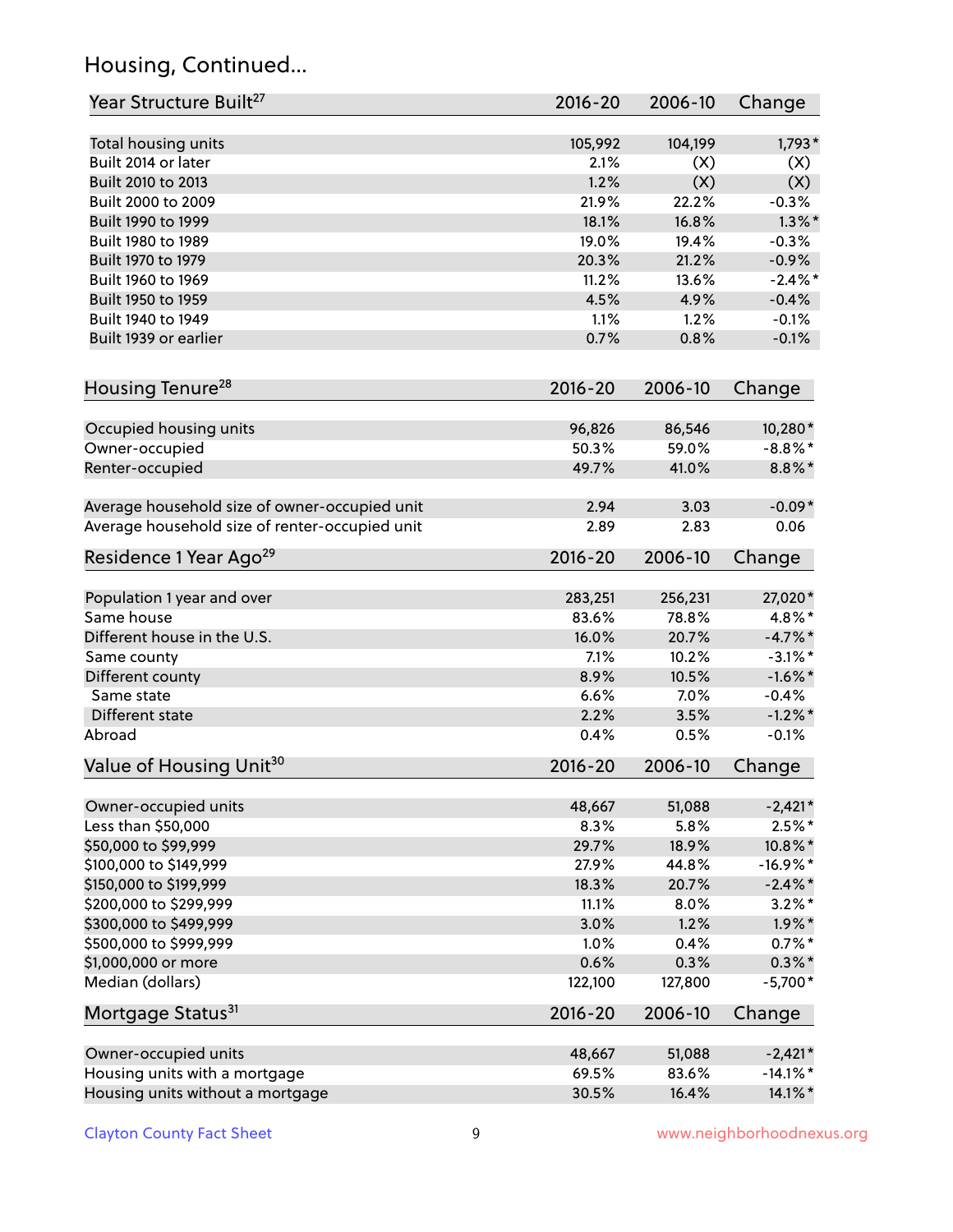# Housing, Continued...

| Selected Monthly Owner Costs <sup>32</sup>                                            | $2016 - 20$ | 2006-10 | Change     |
|---------------------------------------------------------------------------------------|-------------|---------|------------|
| Housing units with a mortgage                                                         | 33,816      | 42,699  | $-8,883*$  |
| Less than \$300                                                                       | 0.5%        | 0.1%    | $0.4\% *$  |
| \$300 to \$499                                                                        | 1.9%        | 1.0%    | $0.9\%*$   |
| \$500 to \$999                                                                        | 29.8%       | 21.5%   | $8.3\%$ *  |
| \$1,000 to \$1,499                                                                    | 46.9%       | 46.2%   | 0.8%       |
| \$1,500 to \$1,999                                                                    | 14.3%       | 24.0%   | $-9.7%$ *  |
| \$2,000 to \$2,999                                                                    | 5.7%        | 6.4%    | $-0.7%$    |
| \$3,000 or more                                                                       | 0.8%        | 0.8%    | $0.0\%$    |
| Median (dollars)                                                                      | 1,161       | 1,303   | $-142*$    |
| Housing units without a mortgage                                                      | 14,851      | 8,389   | $6,462*$   |
| Less than \$150                                                                       | 1.7%        | 2.6%    | $-1.0%$    |
| \$150 to \$249                                                                        | 8.5%        | 17.3%   | $-8.8\%$ * |
| \$250 to \$349                                                                        | 22.7%       | 25.5%   | $-2.8%$    |
| \$350 to \$499                                                                        | 32.0%       | 29.9%   | 2.0%       |
| \$500 to \$699                                                                        | 23.9%       | 17.8%   | $6.1\%$ *  |
| \$700 or more                                                                         | 11.4%       | 6.9%    | 4.5%*      |
| Median (dollars)                                                                      | 428         | 371     | $57*$      |
| Selected Monthly Owner Costs as a Percentage of<br>Household Income <sup>33</sup>     | $2016 - 20$ | 2006-10 | Change     |
| Housing units with a mortgage (excluding units where<br>SMOCAPI cannot be computed)   | 33,570      | 42,465  | $-8,895*$  |
| Less than 20.0 percent                                                                | 43.1%       | 27.4%   | 15.7%*     |
| 20.0 to 24.9 percent                                                                  | 15.6%       | 16.4%   | $-0.7%$    |
| 25.0 to 29.9 percent                                                                  | 9.2%        | 12.7%   | $-3.5%$ *  |
| 30.0 to 34.9 percent                                                                  | 6.8%        | 10.5%   | $-3.7\%$ * |
| 35.0 percent or more                                                                  | 25.4%       | 33.1%   | $-7.7\%$ * |
| Not computed                                                                          | 246         | 234     | 12         |
| Housing unit without a mortgage (excluding units where<br>SMOCAPI cannot be computed) | 14,769      | 8,291   | $6,478*$   |
| Less than 10.0 percent                                                                | 55.0%       | 44.5%   | 10.5%*     |
| 10.0 to 14.9 percent                                                                  | 17.6%       | 21.8%   | $-4.2%$ *  |
| 15.0 to 19.9 percent                                                                  | 9.1%        | 10.9%   | $-1.8%$    |
| 20.0 to 24.9 percent                                                                  | 5.0%        | 5.7%    | $-0.7%$    |
| 25.0 to 29.9 percent                                                                  | 3.4%        | 5.4%    | $-2.0%$    |
| 30.0 to 34.9 percent                                                                  | 2.0%        | 2.4%    | $-0.4%$    |
| 35.0 percent or more                                                                  | 8.0%        | 9.3%    | $-1.3%$    |
| Not computed                                                                          | 82          | 98      | $-16$      |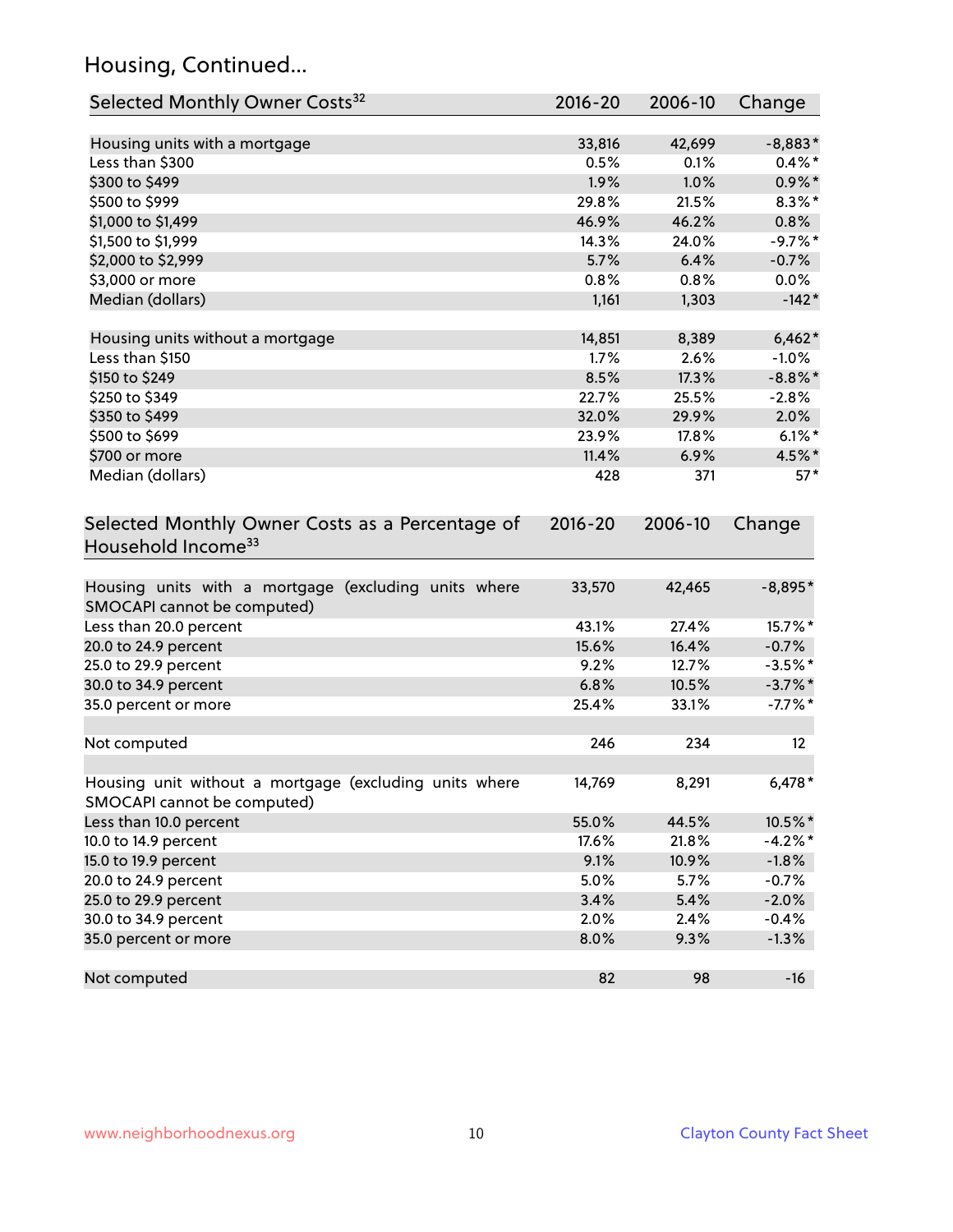# Housing, Continued...

| Gross Rent <sup>34</sup>                                     | 2016-20     | 2006-10 | Change      |
|--------------------------------------------------------------|-------------|---------|-------------|
|                                                              |             |         |             |
| Occupied units paying rent                                   | 46,919      | 34,675  | 12,244*     |
| Less than \$200                                              | 0.6%        | 0.5%    | 0.1%        |
| \$200 to \$499                                               | 2.0%        | 3.2%    | $-1.3\%$ *  |
| \$500 to \$749                                               | 8.8%        | 27.2%   | $-18.4\%$ * |
| \$750 to \$999                                               | 35.6%       | 37.6%   | $-2.1%$     |
| \$1,000 to \$1,499                                           | 46.2%       | 26.9%   | 19.3%*      |
| \$1,500 to \$1,999                                           | 6.2%        | 4.1%    | $2.1\%$ *   |
| \$2,000 or more                                              | 0.6%        | 0.6%    | $0.1\%$     |
| Median (dollars)                                             | 1,024       | 865     | $159*$      |
|                                                              |             |         |             |
| No rent paid                                                 | 1,240       | 783     | 457*        |
|                                                              |             |         |             |
| Gross Rent as a Percentage of Household Income <sup>35</sup> | $2016 - 20$ | 2006-10 | Change      |
|                                                              |             |         |             |
| Occupied units paying rent (excluding units where GRAPI      | 45,721      | 33,965  | 11,756 *    |
| cannot be computed)                                          |             |         |             |
| Less than 15.0 percent                                       | 11.7%       | 7.9%    | $3.8\%$ *   |
| 15.0 to 19.9 percent                                         | 11.9%       | 10.9%   | 1.0%        |
| 20.0 to 24.9 percent                                         | 12.5%       | 11.7%   | 0.8%        |
| 25.0 to 29.9 percent                                         | 11.6%       | 12.2%   | $-0.6%$     |
| 30.0 to 34.9 percent                                         | 9.3%        | 9.3%    | $-0.0%$     |
| 35.0 percent or more                                         | 43.0%       | 48.0%   | $-5.0\%$ *  |
|                                                              |             |         |             |
| Not computed                                                 | 2,438       | 1,493   | $945*$      |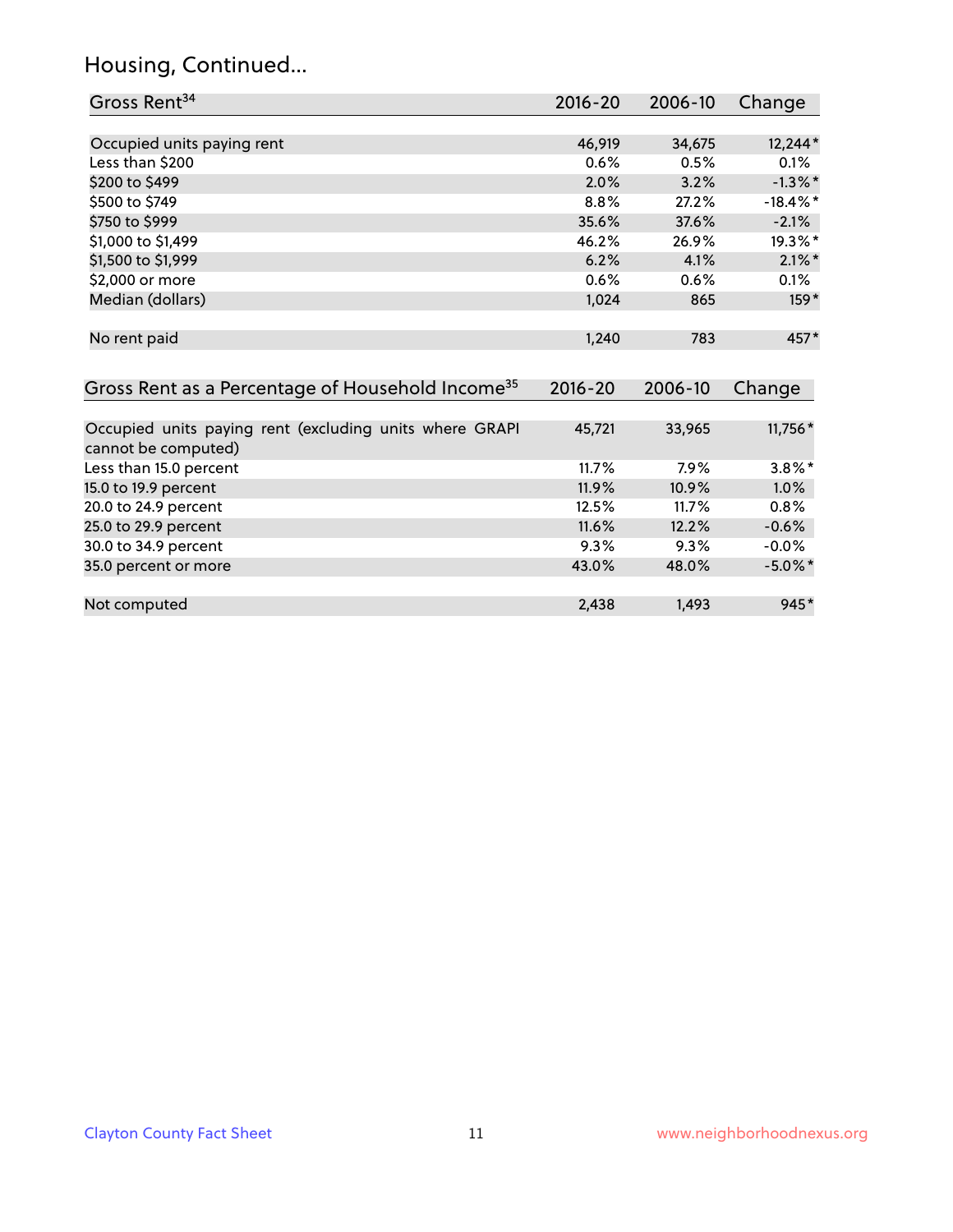# Community Involvement

| Voter Registration and Turnout <sup>36</sup> | 2020    |
|----------------------------------------------|---------|
|                                              |         |
| Active registered voters                     | 191.634 |
| Number voted in Presidential election        | 111.334 |
| Percent voted in Presidential election       | 58.1%   |

#### Transportation

| Commuting to Work <sup>37</sup>           | 2016-20     | 2006-10 | Change               |
|-------------------------------------------|-------------|---------|----------------------|
|                                           |             |         |                      |
| Workers 16 years and over                 | 128,423     | 114,991 | 13,432*              |
| Car, truck, or van - drove alone          | 74.9%       | 75.8%   | $-1.0\%$             |
| Car, truck, or van - carpooled            | 13.1%       | 15.5%   | $-2.4\%$ *           |
| Public transportation (excluding taxicab) | 3.7%        | 3.5%    | $0.3\%$              |
| Walked                                    | $1.0\%$     | 1.2%    | $-0.2%$              |
| Other means                               | 2.6%        | $1.7\%$ | $0.9\%*$             |
| Worked at home                            | 4.7%        | 2.3%    | $2.4\%$ *            |
| Mean travel time to work (minutes)        | 32.1        | 30.5    | $1.6*$               |
| Vehicles Available <sup>38</sup>          | $2016 - 20$ | 2006-10 | Change               |
| Occupied housing units                    | 96,826      | 86,546  | 10,280*              |
| No vehicles available                     | 7.5%        | 7.5%    | $-0.1%$              |
| 1 vehicle available                       | 38.9%       | 41.0%   | $-2.2\%$ *           |
| 2 vehicles available                      | 32.9%       | 34.5%   | $-1.6%$              |
| 3 or more vehicles available              | 20.7%       | 16.9%   | $3.8\%$ <sup>*</sup> |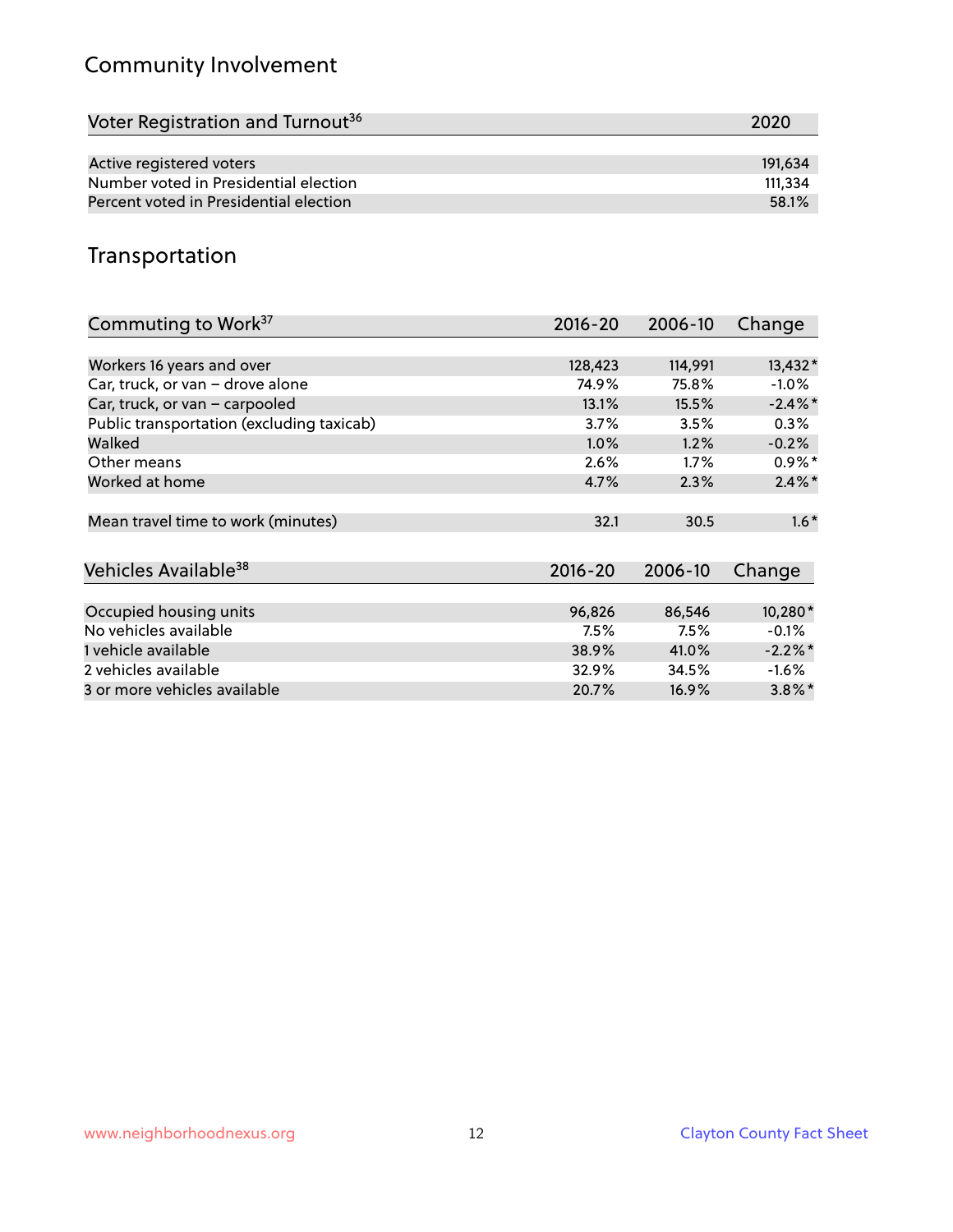#### Health

| Health Insurance coverage <sup>39</sup> | 2016-20 |
|-----------------------------------------|---------|
|-----------------------------------------|---------|

| Civilian Noninstitutionalized Population                | 283,741 |
|---------------------------------------------------------|---------|
| With health insurance coverage                          | 81.7%   |
| With private health insurance coverage                  | 53.9%   |
| With public health coverage                             | 35.3%   |
| No health insurance coverage                            | 18.3%   |
| Civilian Noninstitutionalized Population Under 19 years | 84,503  |
| No health insurance coverage                            | 11.9%   |
| Civilian Noninstitutionalized Population 19 to 64 years | 172,690 |
| In labor force:                                         | 134,269 |
| Employed:                                               | 125,065 |
| With health insurance coverage                          | 79.6%   |
| With private health insurance coverage                  | 33.6%   |
| With public coverage                                    | 9.8%    |
| No health insurance coverage                            | 20.4%   |
| Unemployed:                                             | 9,204   |
| With health insurance coverage                          | 51.6%   |
| With private health insurance coverage                  | 33.6%   |
| With public coverage                                    | 19.3%   |
| No health insurance coverage                            | 48.4%   |
| Not in labor force:                                     | 38,421  |
| With health insurance coverage                          | 70.1%   |
| With private health insurance coverage                  | 37.0%   |
| With public coverage                                    | 40.9%   |
| No health insurance coverage                            | 29.9%   |

# **Health Factors Most Recent** And The Control of the Control of The Control of The Control of The Control of The Control of The Control of The Control of The Control of The Control of The Control of The Control of The Contr

| Premature Death (YPLL before age 75 per 100,000 population, age-adjusted) <sup>40</sup> | 9.244.7 |
|-----------------------------------------------------------------------------------------|---------|
| Average number of Physically Unhealthy Days <sup>41</sup>                               | 4.9     |
| Average number of Mentally Unhealthy Days <sup>42</sup>                                 | 5.2     |
| Low Birthweight Births <sup>43</sup>                                                    | 12.7%   |
| Diabetes Prevalence <sup>44</sup>                                                       | 16.2%   |
| HIV Prevalence (per 100,000 population) <sup>45</sup>                                   | 1,011.1 |
| Rate, Deduplicated ER Visits for Asthma, Ages 0-17 <sup>46</sup>                        | 1,106.4 |